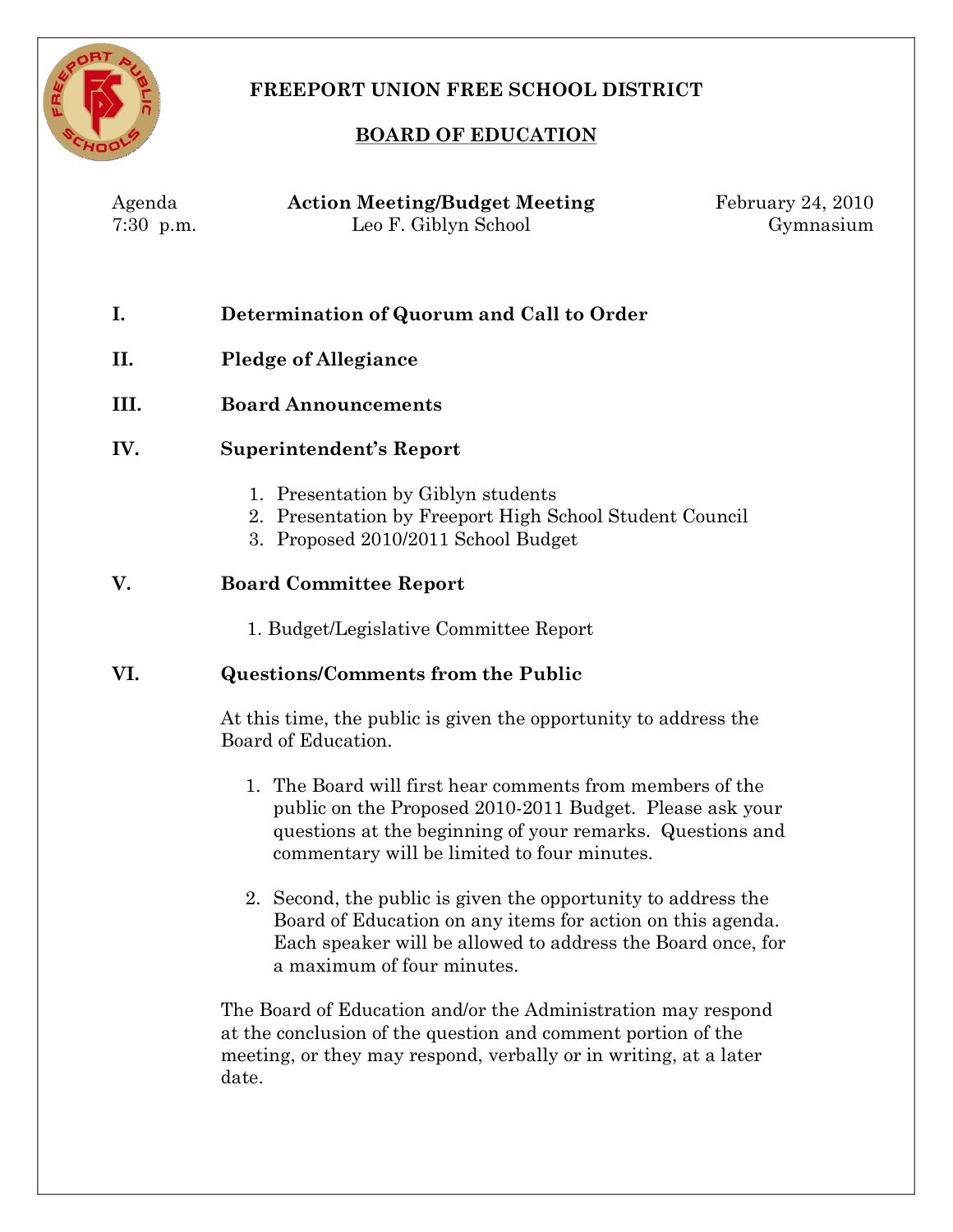# **VII. Items for Action**

#### **Consent Agenda Items:**

**BE IT RESOLVED,** that the Board of Education of the Freeport Union Free School District Hereby approves the following items; A, B  $(1, 2, 3, 4, 5, 6)$  C  $(1)$ .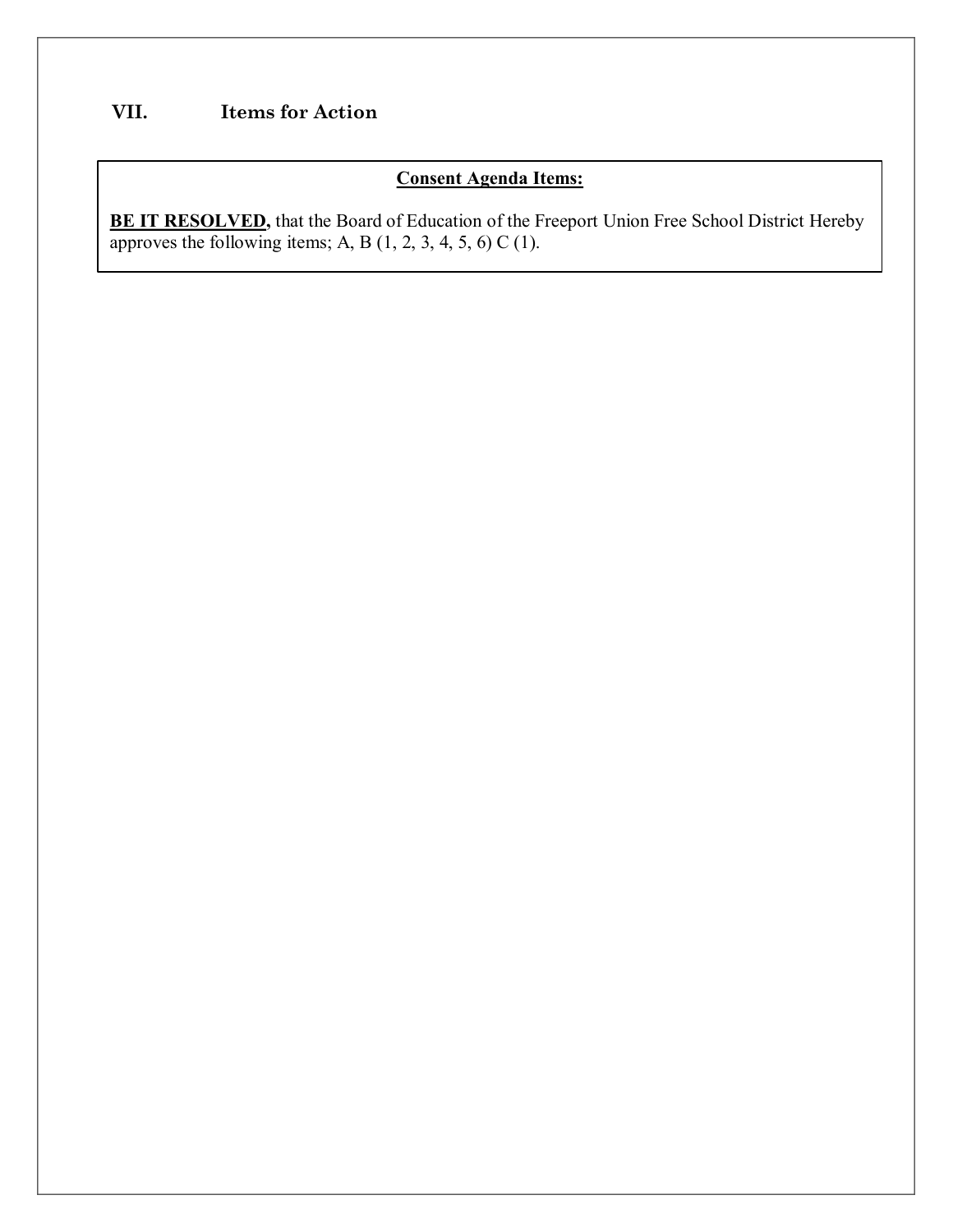# **A. Acceptance of the Minutes of the Board of Education Meetings:**

January 27, 2010

### **B. Consent Approve**

### **Personnel Actions**

- 1. Leave of Absence
- 2. Change of Status
- 3. Resignation of Staff
- 4. Teaching Assistant Appointments
- 5. Appointment of Non-Instructional Staff

#### **C. Consent – Approve**

#### **Education**

1. Acceptance of the Minutes from the Committees on Special Education and Preschool Education

#### **VIII. Other Items for Action**

### **A. Personnel**

1. Retirement of Staff

#### **B. Finance**

- 1. Mechanical Renovation at Dodd School Bid Award
	- 2. Construction Bid Award Window/Door Replacement
	- 3. Change Orders
	- 4. Amended Acceptance of a Memorial Scholarship for Kenneth Bagatelle
- 5. Budget Transfer

#### **IX. A. Education**

1. First reading of the 2010/2011 School Calendar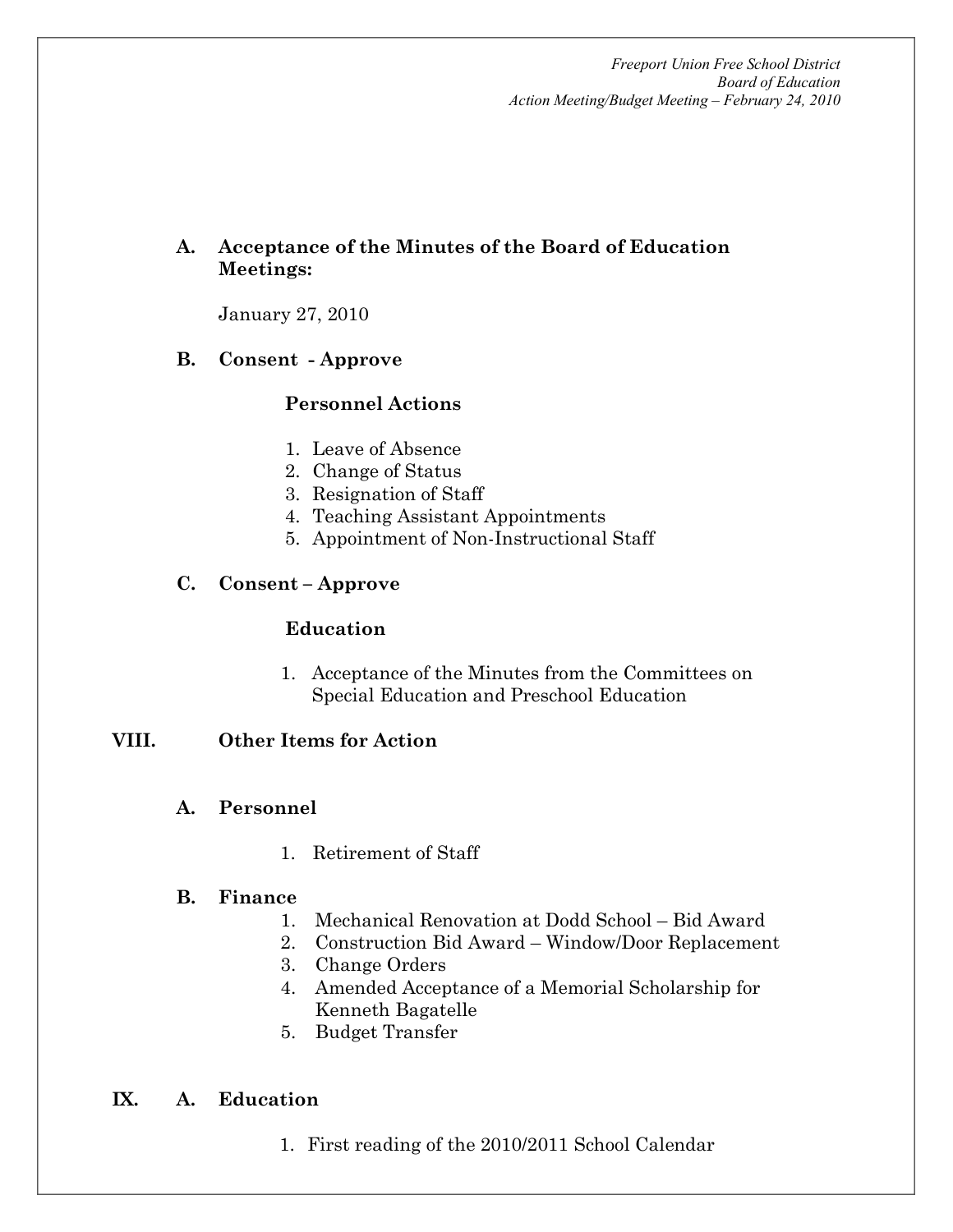#### **X. A. Other Reports to the Board**

- 1. Treasurer's Report
- 2. High School Funds Report

#### **XI. Questions/Comments from the Public on Other Topics**

At this time, the public is given the opportunity to address the Board of Education on any topic. Each speaker will be allowed to address the Board once, for a maximum of **four** minutes. The Board of Education and/or the Administration may respond at the conclusion of the question and comment portion of the meeting, or they may respond, in writing, at a later date.

- **XII. Board Comments**
- **XIII. Superintendent Comments**
- **XIV. Adjournment**

#### **XV. Next Meeting**

The next meeting of the Board of Education will be held on March 3, 2010, at the Caroline G. Atkinson School.

All meetings begin at 7:30 p.m. unless otherwise noted.

Register to vote: Monday through Friday between 8:30 a.m. and 3:30 p.m. at the Administration Building, 235 N. Ocean Avenue.

**Visit our website at [www.freeportschools.org](http://www.freeportschools.org/)**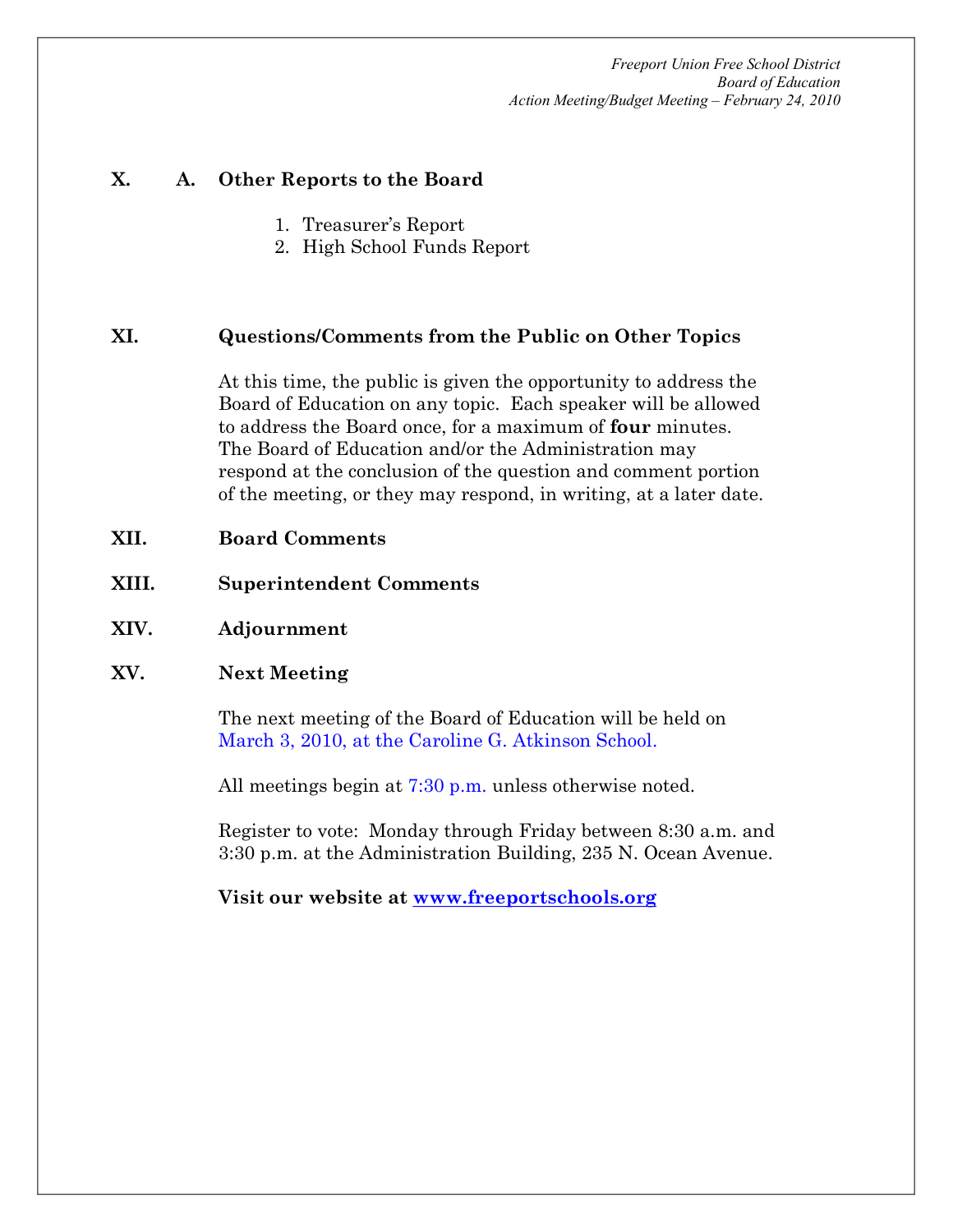# **Consent Agenda Items:**

**BE IT RESOLVED,** that the Board of Education of the Freeport Union Free School District hereby approves the following items; A, B (1,2,3,4,5) C (1).

**Acceptance of Minutes** 

**BE IT RESOLVED,** that the Board of Education of the Freeport Union Free School District hereby accepts the minutes of the following meetings as written:

January 27, 2010

**Personnel**

**Leave of Absence**

**BE IT RESOLVED**, that the Board of Education of the Freeport Union Free School District hereby grants a request for leave of absence as listed below:

- 1. **Theresa Manfre**, Reading Teacher, to extend a leave through June 30, 2010, for health reasons.
- 2. **Gisselle Campbell-Ham**, Dean of Students, effective February 26, 2010 through June 30, 2010, for childcare.
- 3. **Betsy Colagiacomo**, Reading Teacher, to extend a leave through June 30, 2010, for childcare.
- 4. **James Ozdoba, Full-time Teaching Assistant, effective January 25, 2010** through August 31, 2010, for student teaching.

**Personnel**

# **Change of Status**

**BE IT RESOLVED,** that the Board of Education of the Freeport Union Free School District hereby grants a request for change of status as listed below:

**1. Maria Kawalchok,** Full-time Teaching Assistant, change of status from leave replacement to a probationary appointment, effective February 1, 2010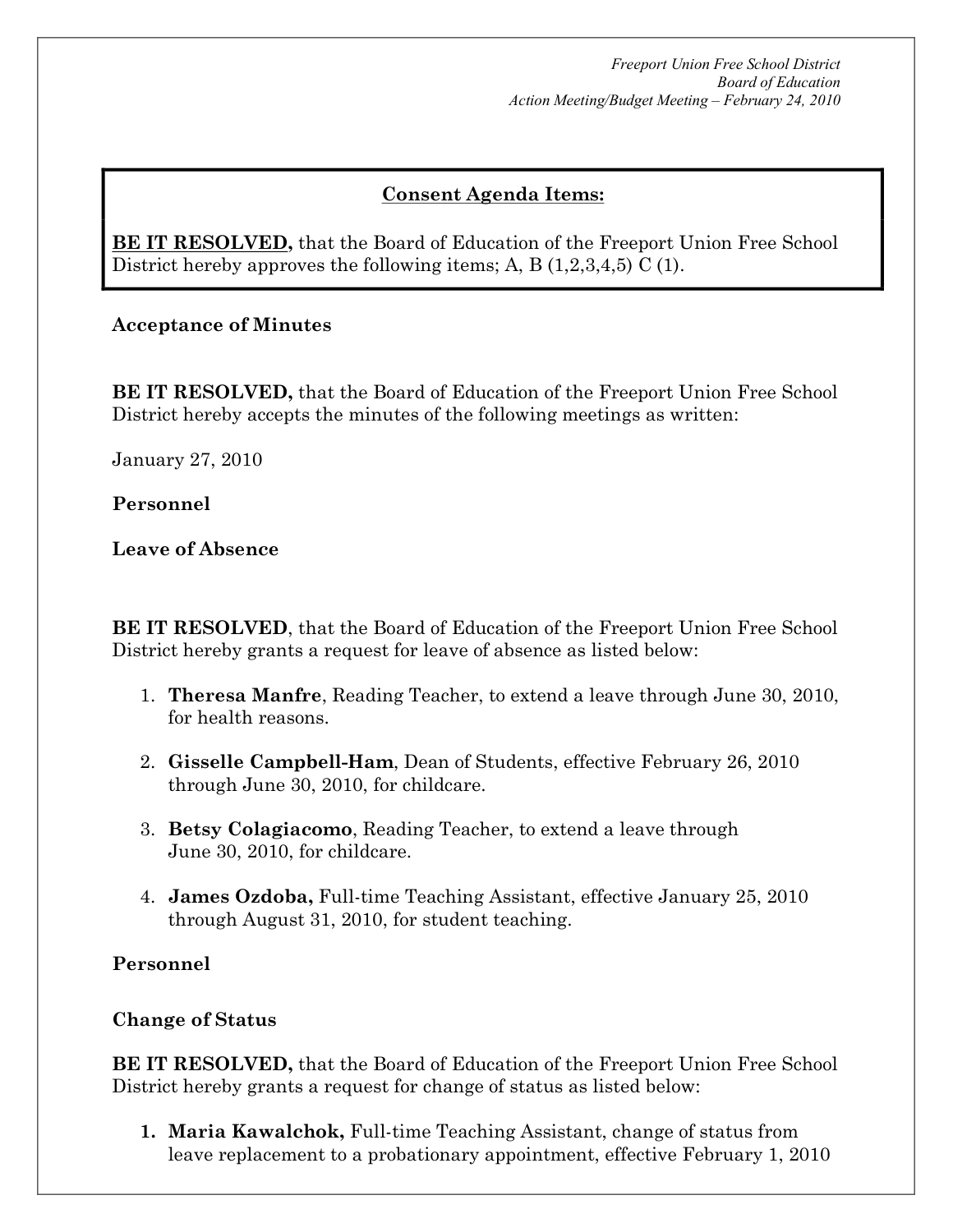through August 31, 2012, with an anticipated tenure date of September 1, 2012.

**2. Reginald Caroline**, Full-time Teaching Assistant change of status to Fulltime Lab Facilitator, effective January 26, 2010. Pro-rated stipend for 2009-2010 will be \$4,244.

# **Personnel**

#### **Resignation of Staff**

**BE IT RESOLVED**, that the Board of Education of the Freeport Union Free School District hereby accepts the letter(s) of resignation from the following staff members as listed below:

- 1. **Consuelo DaCosta,** Permanent Substitute, effective February 1, 2010, to accept another position in the district.
- 2. **Christina Tobia**, Part-time Teaching Assistant, effective February 12, 2010, to accept a position in another district.
- 3. **Nadjari Prophete,** Full-time Teaching Assistant, effective February 1, 2010, for personal reasons.

### **Personnel**

### **Teaching Assistant Appointments**

**BE IT RESOLVED,** that the Board of Education of the Freeport Union Free School District, upon the recommendation of the Superintendent, hereby appoints the individuals listed Teaching Assistants. These individuals shall possess appropriate certification allowing them to serve as Teaching Assistants in the public schools of New York.

- 1. **Michelle Coletta**, Full-time Teaching Assistant, (new) a probationary appointment effective February 2, 2010 through February 1, 2013. Compensation will be according to the FTAA Contract at \$17,417. Assignment: Giblyn.
- 2. **Christine Myers**, Full-time Teaching Assistant, (LOA) a temporary appointment effective February 1, 2010 through June 25, 2010. Compensation will be according to the FTAA Contract at \$17,417. Assignment: Giblyn.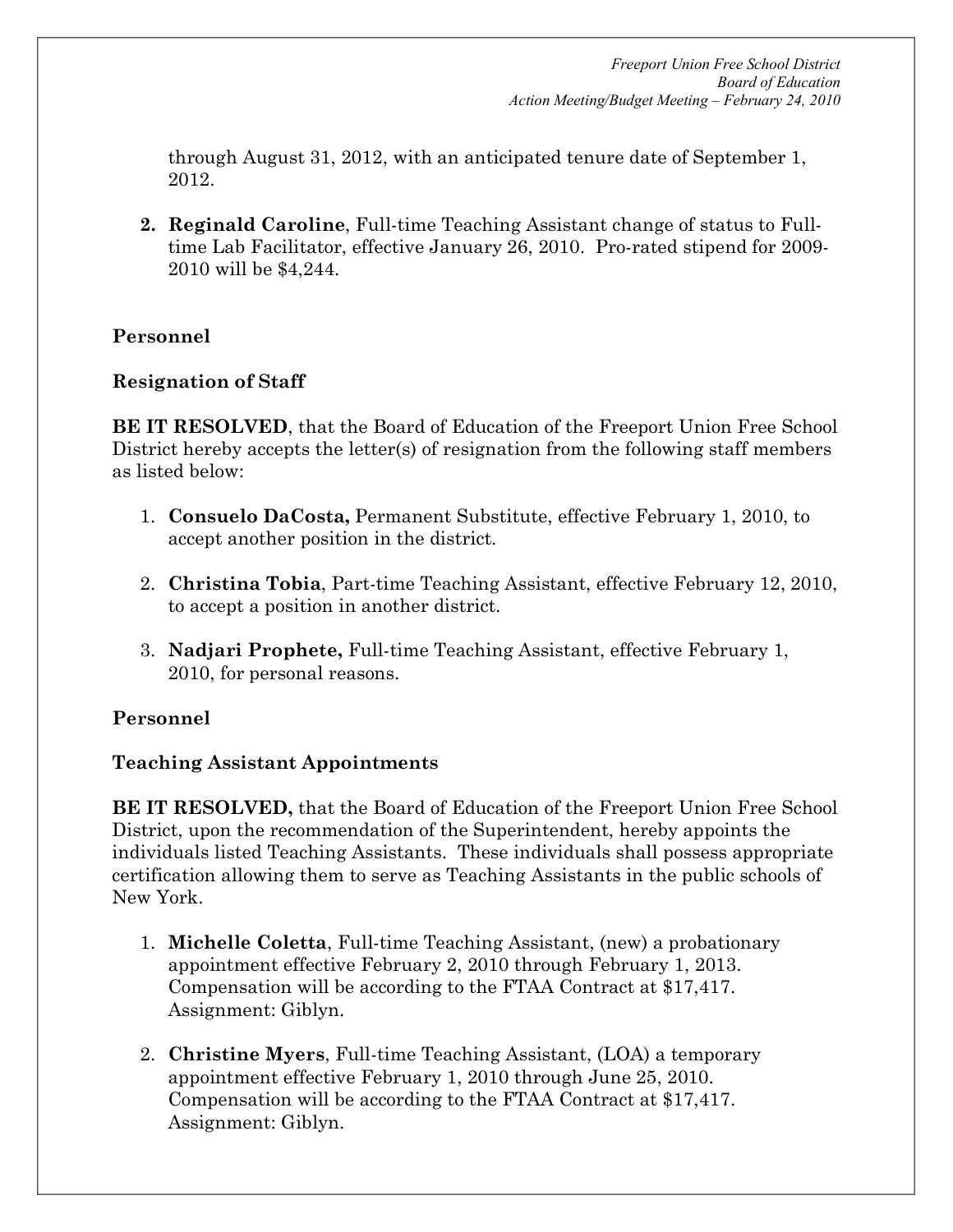## **Personnel**

## **Appointment** of **Non-Instructional** Staff

**BE IT RESOLVED**, that the Board of Education of the Freeport Union Free School District hereby appoints the individuals as listed, in accordance with Civil Service Rules and Regulations.

1. **Tracey Hiscock**, Maintainer, (replacing R. Escobar, retired) a probationary appointment effective February 1, 2010 for a period of 26 weeks upon Civil Service approval. Compensation will be on step 1 of the CDG Custodial Salary Schedule at \$46,675. Assignment: District-wide.

# **Education**

### **CSE/CPSE Minutes**

**BE IT RESOLVED,** that the Board of Education of the Freeport Union Free School District hereby accepts the minutes of the meetings of the Committees on Special Education and Preschool Special Education for the following dates:

November 23, 2009, December 1, 4, 14, 22, 2009, January 5, 6, 7, 8, 11, 12, 13, 14, 15, 19, 20, 21, 22, 23, 25, 26, 27, 28, 29, 31, 2010; February 3, 2010

# **Personnel**

### **Retirement of Staff**

**BE IT RESOLVED,** that the Board of Education of the Freeport Union Free School District hereby accepts the letter of resignation for the purpose of retirement from the following staff member as listed:

**Patricia Murray**, School Psychologist, effective June 30, 2010, after serving the children of Freeport for more than 10 years.

**Teresa Gentils**, Cook Manager, effective June 30, 2010, after serving the children of Freeport for more than 35 years.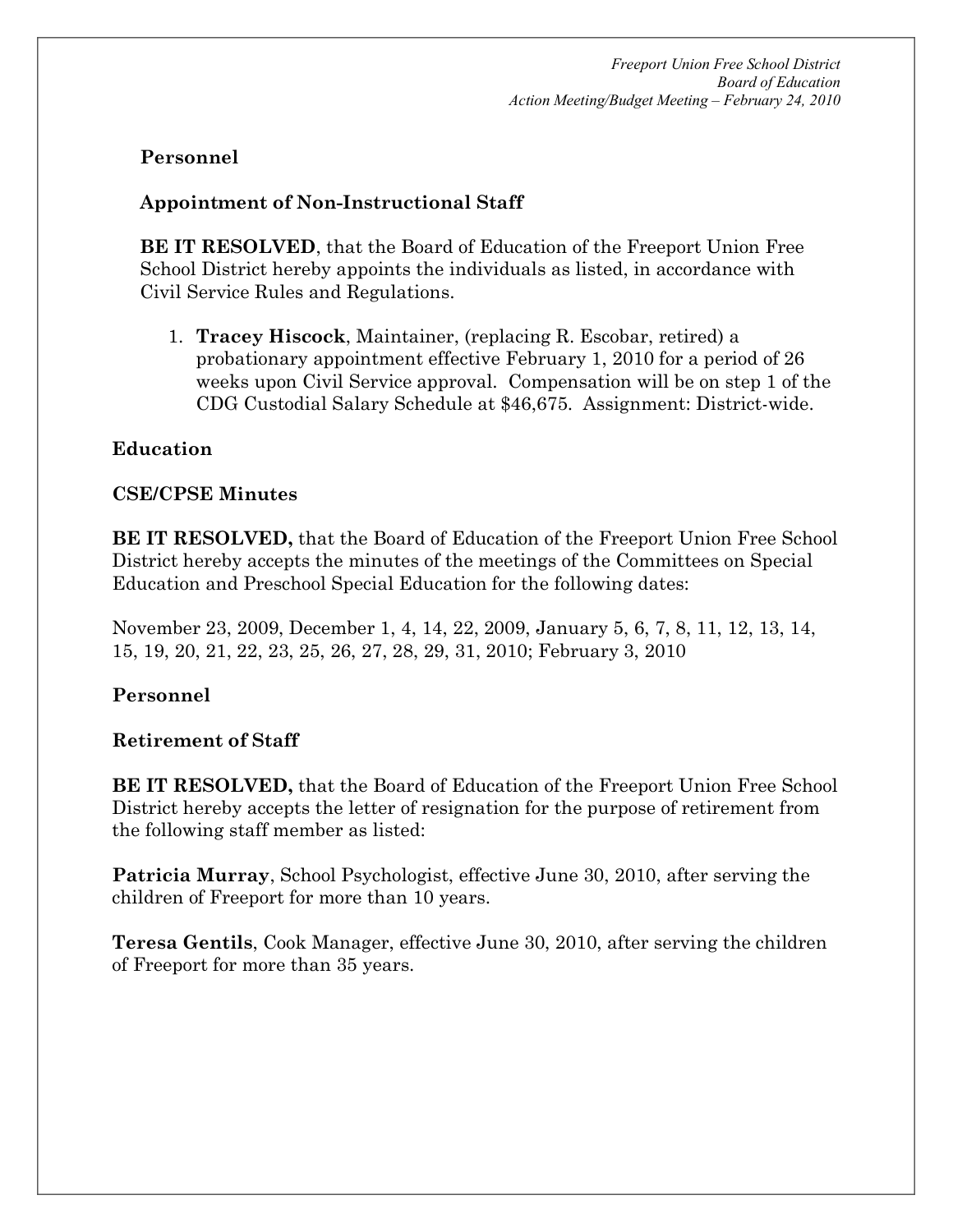# **Finance**

# **Mechanical Renovations at Dodd School – Bid Award**

**BE IT RESOLVED**, that the Board of Education of the Freeport Union Free School District hereby award the following bids to the lowest responsible bidders reserving the right to increase or decrease quantities of each as needed:

- · Air conditioning Dodd School Cafeteria to Ultimate Power at a cost \$182,000
- · Upgrading heating units at Dodd School locker rooms to WHL Enterprises at a cost or \$16,387
- · Replacing two cooling units at Dodd School penthouse HVAC to WHL Enterprise at a cost of \$75,641

# **Finance**

# **Construction Bid Award – Window/Door Replacement**

**BE IT RESOLVED,** that the Board of Education of the Freeport Union Free School District hereby awards the bid for window/door replacement to Architectural window, the lowest responsible bidders as per bid specifications in the amount of \$1,194,900.

**BE IT FURTHER RESOLVED,** that the Board of Education of the Freeport Union Free School District awards the bid for window/door replacement electrical work to Rolands Electric Inc., the lowest responsible bidder as per bid specifications, in the amount of \$42,100.

### **Finance**

### **Resolution for the Approval of capital Project Change Order – EXCEL/Bond – Flat Roof Replacement Project**

**BE IT RESOLVED,** that the Board of Education of the Freeport Union Free School District hereby recognizes that in performing additions, alterations and renovations to its existing facilities changes may occur after the award of contracts,

**WHERE AS,** the Board of Education of the Freeport Union Free School District recognizes the need for timely approval of changes in work to facilitate the progress and completion of projects in accordance with established schedules; and

**THEREFORE, BE IT RESOLVED,** the Board of Education of the Freeport Union Free School District hereby approves the following Change Orders: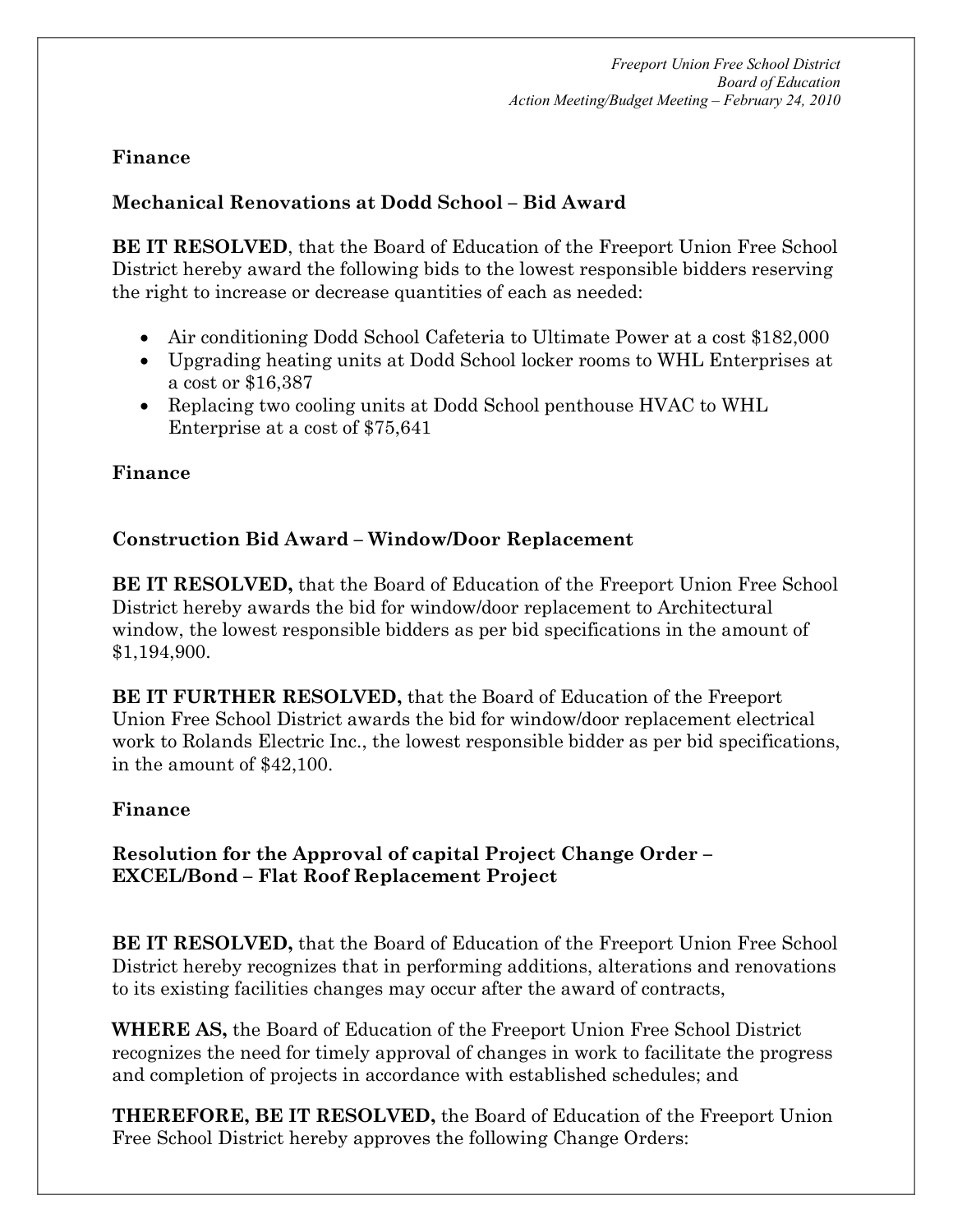- Floor Tile Milburn Flooring Columbus School – \$2,543.75 This money will be returned to the 2008/2009 Capital Account
- · Mechanical Work Flat Roof Project HVAC, Inc. Archer School – \$2,000 Bayview School – \$2,000 Atkinson School – \$2,500 Dodd School – \$2,500 High School – \$5,000 \$14,000

This money will be returned to the EXCEL/Bond Account

· Flat Roof Replacement

Archer School#403 – \$ 2,800 Bayview School  $\#102 - \$7,800$ Atkinson School #10 – \$13,700 Bayview Avenue  $\#404 - \$11,400$ \$35,700

This money will be returned to the EXCEL/Bond Account

### **Finance**

### **Amended Acceptance of a Memorial Scholarship for Kenneth Bagatelle**

**BE IT RESOLVED,** that the Board of the Education of the Freeport Union Free School District hereby amends the resolution approved on January 27creating a memorial scholarship in memory of Kenneth Bagatelle. The Kenneth Bagatelle Scholarship Fund is established to remember an active member of the Freeport Community who put children first. The scholarship in the amount of \$250.00 will be awarded annually awarded to a senior who has outstanding dedication to community service. The graduating senior should be also planning to continue his or her education. The Board of Education gratefully accepts \$2,250 from the following contributors to establish the scholarship:

Carol and Gerald Halpern Ana Maria Hurtado Daniel Urick Freeport Dollar for Scholars Judith Opatow Richard and Judith Syvertsen Kevin Braunlich Virginia Appel George and Joan Jefferies